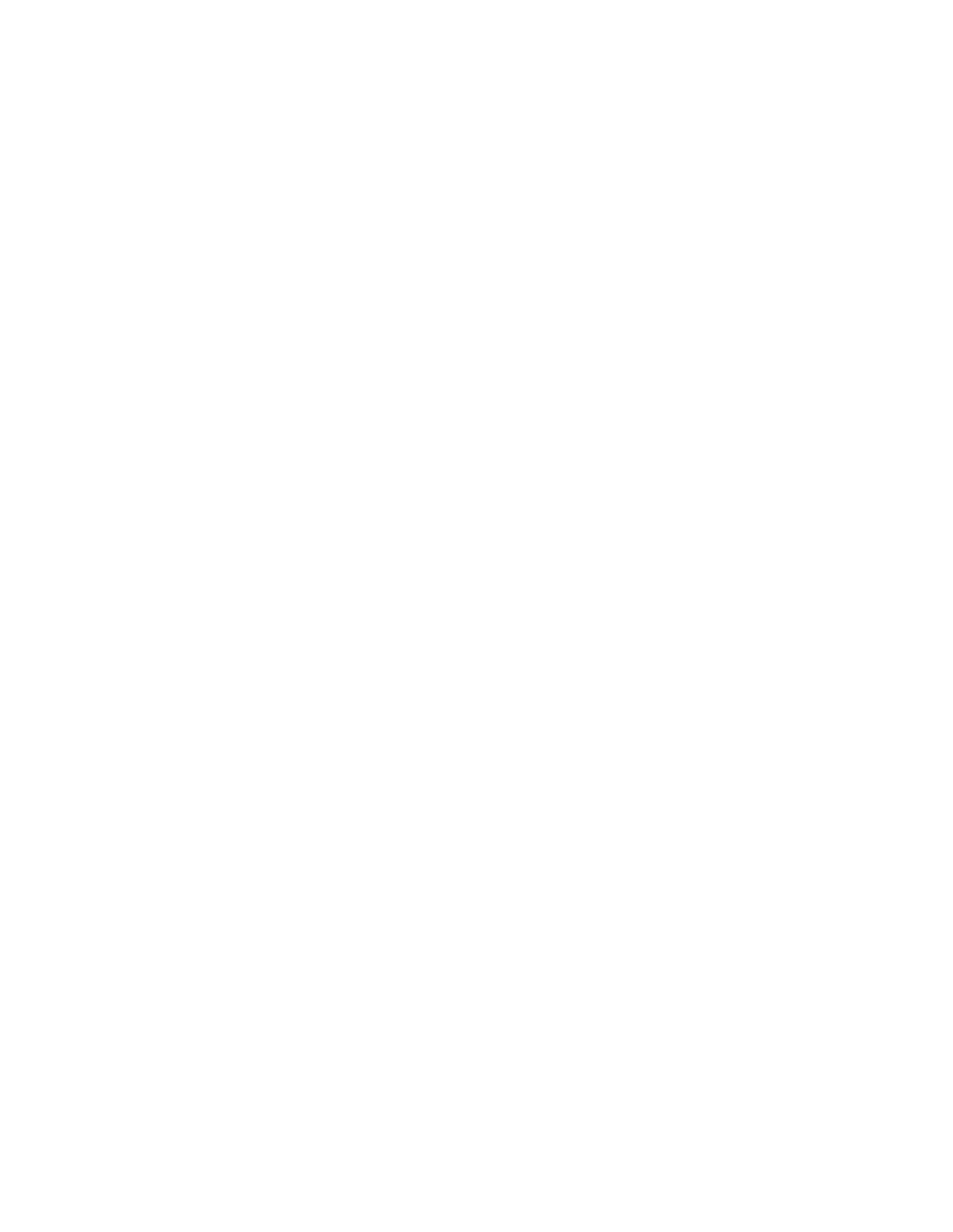

### **ISLAMORADA, VILLAGE OF ISLANDS REGULAR VILLAGE COUNCIL MEETING**

### **Founders Park Community Center 87000 Overseas Hwy Islamorada, FL 33036 November 8, 2012 5:30 PM**

# **I. CALL TO ORDER\ROLL CALL**

### **II. PLEDGE OF ALLEGIANCE**

#### **III. PRESENTATION**

- **A.** Acknowledgement of Service for Don Achenberg
- **B.** Acknowledgement of Service for Michael Reckwerdt

### **IV. PUBLIC COMMENT**

**V. AGENDA: Request for Deletion / Emergency Additions** 

#### **VI. CITIZENS' ADVISORY COMMITTEE UPDATES**

**A.** Local Planning Agency – Chairperson Chris Morton

### **VII. WASTEWATER MATTERS**

**A.** Wastewater Update **TAB 1**

#### **VIII. CONSENT AGENDA**

(All items on the Consent Agenda are considered routine by the Village Council and will be approved by one motion. There will be no separate discussion of these items unless a Councilmember so requests, in which event, the item will be moved to the Main Agenda.)

**A.** Minutes: **TAB 2** October 10, 2012 Regular Village Council Meeting October 25, 2012 Executive Session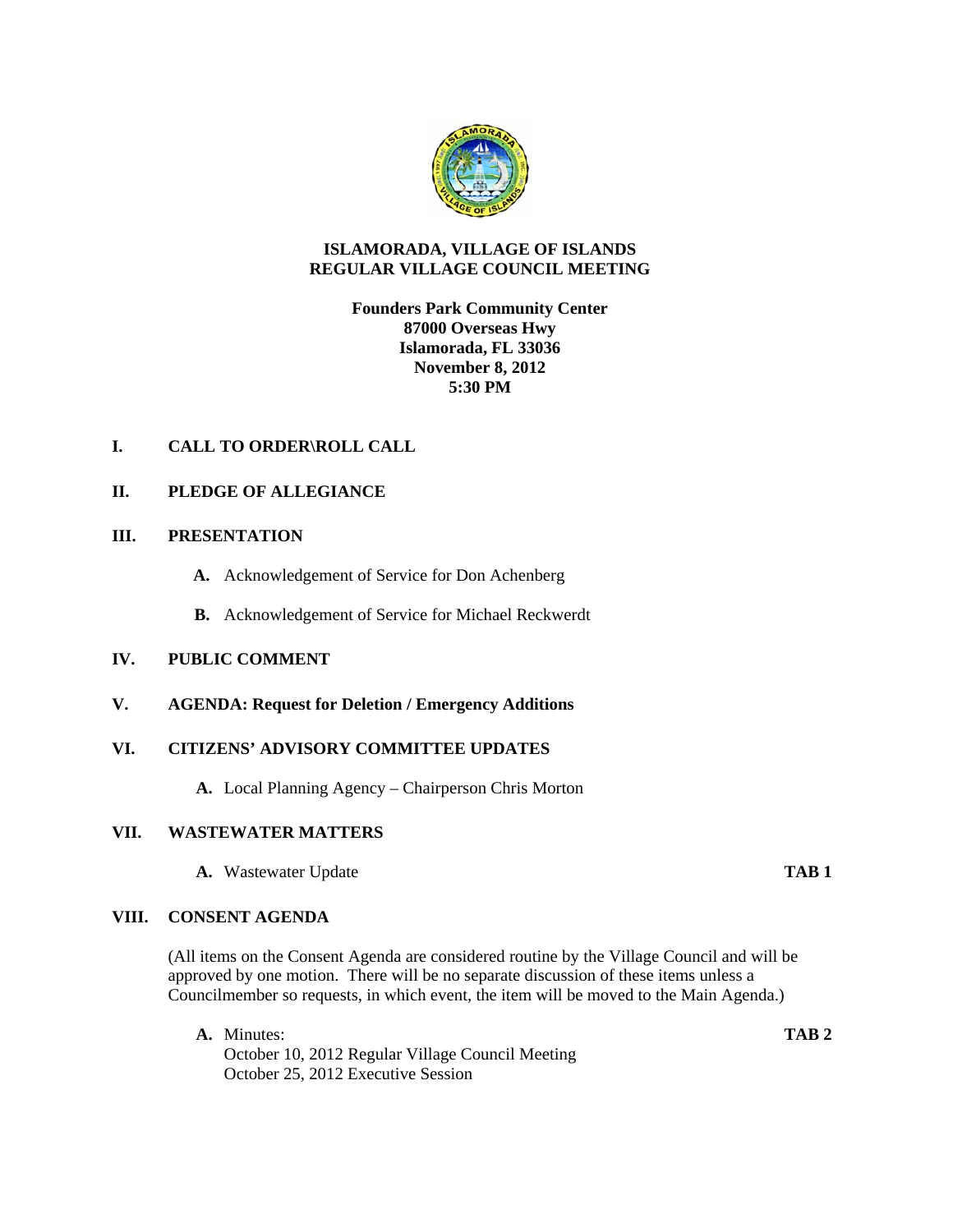**B.** Resolution Approving Amendment No. 3 to the Interlocal Agreement between **TAB 3** Monroe County and the Village for Joint Participation in Grant Agreement No. ARS010 (17522) for the Replacement of Street Lighting Poles / Solar Lighting Grant Project

**A RESOLUTION OF THE VILLAGE COUNCIL OF ISLAMORADA, VILLAGE OF ISLANDS, FLORIDA APPROVING AMENDMENT NO. 3 TO THE INTERLOCAL AGREEMENT BETWEEN MONROE COUNTY AND ISLAMORADA, VILLAGE OF ISLANDS FOR JOINT PARTICIPATION IN GRANT AGREEMENT NO ARS010 (17522) FOR THE REPLACEMENT OF STREET LIGHTING POLES / SOLAR LIGHTING GRANT PROJECT; AUTHORIZING VILLAGE OFFICIALS TO IMPLEMENT THE TERMS AND CONDITIONS OF AMENDMENT NO. 3; AUTHORIZING THE VILLAGE MANAGER TO EXECUTE AMENDMENT NO. 3; AND PROVIDING FOR AN EFFECTIVE DATE** 

#### **IX. ORDINANCES**

**A.** First Reading– Dog-Friendly Restaurants Ordinance **TAB 4** 

**AN ORDINANCE OF ISLAMORADA, VILLAGE OF ISLANDS, FLORIDA, AMENDING CHAPTER 30 "LAND DEVELOPMENT REGULATIONS," ARTICLE VI "SPECIFIC USE RESTRICTIONS," ESTABLISHING DIVISION 5 "DOG FRIENDLY RESTAURANTS," SECTION 30-1261 "AUTHORITY; INTENT AND PURPOSE," SECTION 30-1262 "DEFINITIONS," SECTION 30-1263, "APPLICATION REQUIREMENTS," SECTION 30-1264, "REGULATIONS," SECTION 30-1265, "PERMIT EXPIRATION, RENEWAL AND REVOCATION," AND SECTION 30-1266, "COMPLAINTS, REPORTING AND ENFORCEMENT," OF THE VILLAGE CODE OF ORDINANCES; PROVIDING FOR SEVERABILITY; PROVIDING FOR INCLUSION IN THE CODE; PROVIDING FOR THE TRANSMITTAL OF THIS ORDINANCE TO THE FLORIDA DEPARTMENT OF ECONOMIC OPPORTUNITY; AND PROVIDING FOR AN EFFECTIVE DATE UPON THE APPROVAL OF THIS ORDINANCE BY THE FLORIDA DEPARTMENT OF ECONOMIC OPPORTUNITY** 

**B.** Second Reading –Future Land Use Map (FLUM) Amendment (FLRZ-12-01) **TAB 5**  for a Property Located at Approximately MM 86.5

**AN ORDINANCE OF ISLAMORADA, VILLAGE OF ISLANDS, FLORIDA, CONSIDERING THE REQUEST BY GEORGE AND JUDY SANDS TO AMEND THE** *FUTURE LAND USE MAP* **FROM CONSERVATION (C) TO MIXED USE (MU) FOR PROPERTY LOCATED AT APPROXIMATELY MILE MARKER 86.5 OVERSEAS HIGHWAY AS LEGALLY DESCRIBED IN EXHIBIT "A"; PROVIDING FOR THE TRANSMITTAL OF THIS ORDINANCE TO THE STATE DEPARTMENT OF ECONOMIC OPPORTUNITY; AND PROVIDING FOR AN EFFECTIVE DATE UPON THE APPROVAL OF THIS ORDINANCE BY THE STATE DEPARTMENT OF ECONOMIC OPPORTUNITY**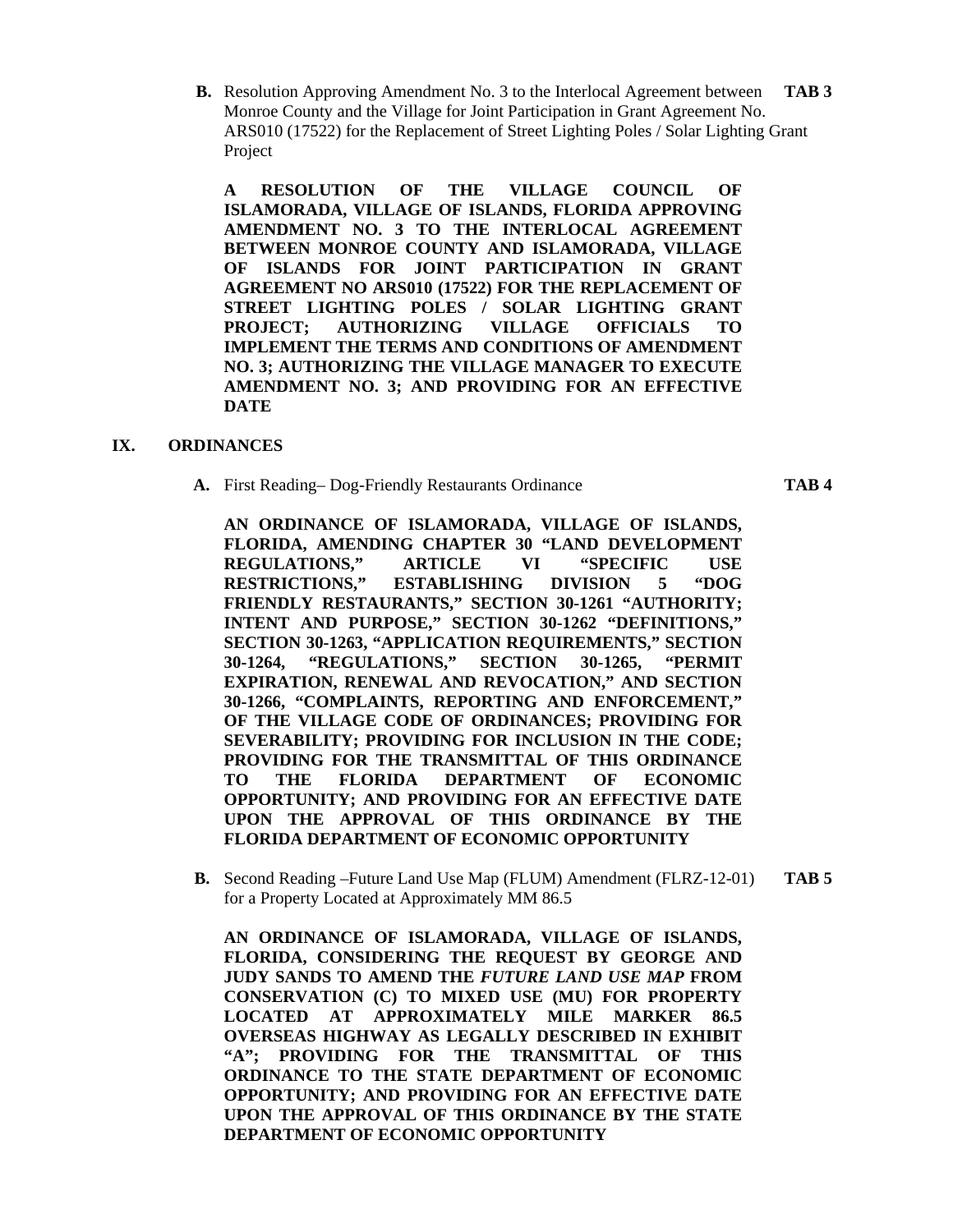#### **X. QUASI-JUDICIAL**

#### **XI. RESOLUTIONS**

**A.** Resolution to Adopt FY 2011-2012 Re-appropriation Budget Amendment **TAB 6** 

#### **A RESOLUTION OF THE VILLAGE COUNCIL OF ISLAMORADA, VILLAGE OF ISLANDS, FLORIDA, AMENDING RESOLUTION NO. 11-09-71; AMENDING THE VILLAGE'S BUDGET FOR FISCAL YEAR 2011-2012; AND PROVIDING AN EFFECTIVE DATE**

**B.** Continuing Services Agreements with Government Services Group, Inc. **TAB 7**  ("GSG") for 2013-2014 Wastewater, Solid Waste and Stormwater Assessment Programs

**A RESOLUTION OF THE VILLAGE COUNCIL OF ISLAMORADA, VILLAGE OF ISLANDS, FLORIDA APPROVING THE LETTERS OF AGREEMENT BETWEEN GOVERNMENT SERVICES GROUP, INC. AND ISLAMORADA, VILLAGE OF ISLANDS TO PROVIDE SPECIALIZED PROFESSIONAL SERVICES TO ASSIST WITH CONTINUED DEVELOPMENT AND IMPLEMENTATION OF NON-AD VALOREM ASSESSMENT PROGRAMS FOR WASTEWATER, STORMWATER AND SOLID WASTE; AUTHORIZING VILLAGE OFFICIALS TO IMPLEMENT THE TERMS AND CONDITIONS OF THE AGREEMENTS; AUTHORIZING THE VILLAGE MANAGER TO EXPEND BUDGETED FUNDS; WAIVING COMPETITIVE BIDDING; AUTHORIZING THE VILLAGE MANAGER TO EXECUTE THE AGREEMENTS; AND PROVIDING FOR AN EFFECTIVE DATE** 

**C.** Resolution – Approval of a Portion of the Residential Building Permit **TAB 8**  Allocation System Ranking and Awards Quarter 4 of 2012

**A RESOLUTION OF THE VILLAGE COUNCIL OF ISLAMORADA, VILLAGE OF ISLANDS, FLORIDA, APPROVING A PORTION OF THE RESIDENTIAL BUILDING PERMIT ALLOCATION RANKINGS AND AWARDING THIRTY-FIVE (35) AFFORDABLE RESIDENTIAL BUILDING PERMIT ALLOCATIONS FOR QUARTER 4 OF 2012 OF THE BUILDING PERMIT ALLOCATION SYSTEM; AND PROVIDING FOR AN EFFECTIVE DATE** 

**D.** BPAS Allocation Distribution for 2013 **TAB 9** 

**A RESOLUTION OF THE VILLAGE COUNCIL OF ISLAMORADA, VILLAGE OF ISLANDS, FLORIDA, ESTABLISHING THE TOTAL AMOUNT OF NONRESIDENTIAL FLOOR AREA AND RESIDENTIAL DWELLING UNITS THAT MAY BE MADE AVAILABLE, THE QUARTERLY ALLOCATIONS, AND THE DISTRIBUTION OF ALLOCATIONS BETWEEN CATEGORIES OF THE BUILDING PERMIT ALLOCATION SYSTEM FOR 2013; AND PROVIDING FOR AN EFFECTIVE DATE**